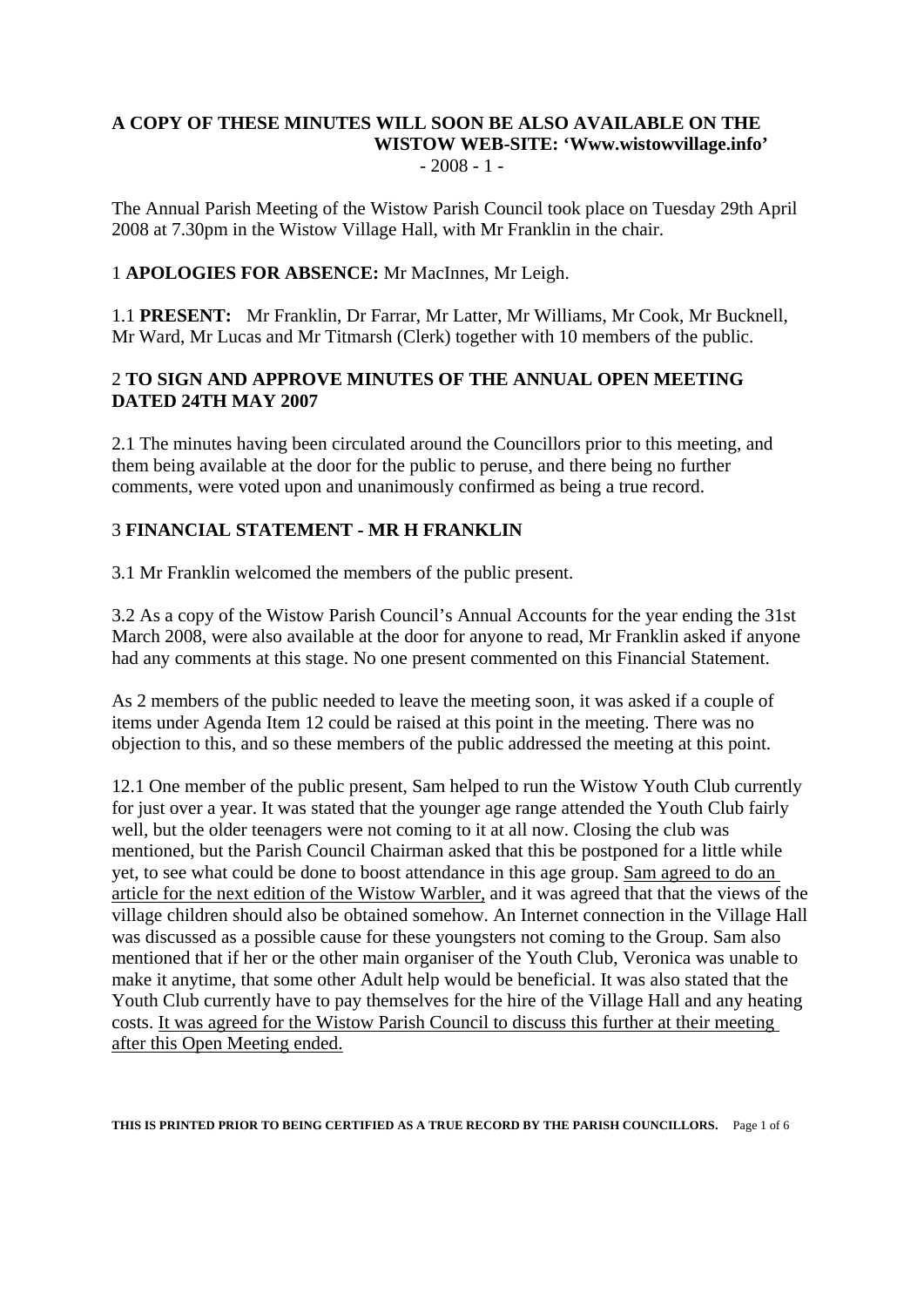## $-2008 - 2$

Sam was very much thanked for her time with the Youth Club and for coming to this meeting, and left at 7.50pm.

12.2 Another member of the public expressed an interest in taking over any Allotment land that might become available in the future. This member of the public, Dr Manwaring of Chepstow House, Mill Road passed his details to the Clerk, who agreed to contact him, when any land became available.

Dr Manwaring then also left the meeting at 7.55pm.

The Agenda then continued as previously.

# 4 **CHAIRPERSON'S REPORT - MR H FRANKLIN**

4.1 Mr Franklin then read out his Chairman's' Report for 2007 to the public present. 'The last year has been much better for the Parish Council and you may have noticed some changes throughout the village. You remember the Parish Plan? Well some more of the items you asked for have been achieved. A new post box in Oakland's Avenue. New litter bins have or are about to be installed. Communications, we now have a new Parish Council Noticeboard and our own village Web site. A Youth Club has been formed in the Village Hall, and seems to be flourishing for the younger children, but sadly not so well supported by the teenagers. On the negative side the Parish Council decided that the idea of a village shop and Post Office was not possible at this stage. The village sign project is still alive, but we are finding it difficult to obtain funding. Several of the other projects whilst still on our Agenda are mainly beholden on County Council decisions.... Other things you may have noticed include a new flag pole in the Church yard, and on behalf of the Parish Council I would like to thank all those folk involved. A Hornbeam tree was acquired by the Parish Council in remembrance of Richard Cracknell, and is sited on the grass verge opposite the church.

The village was very successful in last year's Anglia in Bloom competition gaining a silver award and an award for the most improved entry. As a Council we would like to thank the Wistow in Bloom committee and all of the villagers who help in any way. The hedge along the Allotments has now been trimmed back.

I have kept the bad news till last. I am sure that you will all have noticed that we have increased the Precept for this year by 100%. I would stress that this is a one off situation and has brought about by the dangerous state of the play matting in the playing field. (It may well be considerably cheaper than being sued in the case of an accident.) Lastly on a sad note, I am sure you are all aware of the illness of Gordon MacInnes, one of our Councillors. On behalf of the Council and this meeting, we wish him a speedy recovery and we look forward to his return. In the meantime Peter Bucknell, our District Councillor has agreed to take Gordon's place for a short period.

I am sure that you would like to ask questions of the Council?'

4.2 A member of the public asked about the Parish Plan Document, and questioned whether enough had been done yet by Wistow. Mr Bucknell also stated that the District Council had only just started taking the idea of Parish Plan's seriously.

**THIS IS PRINTED PRIOR TO BEING CERTIFIED AS A TRUE RECORD BY THE PARISH COUNCILLORS.** Page 2 of 6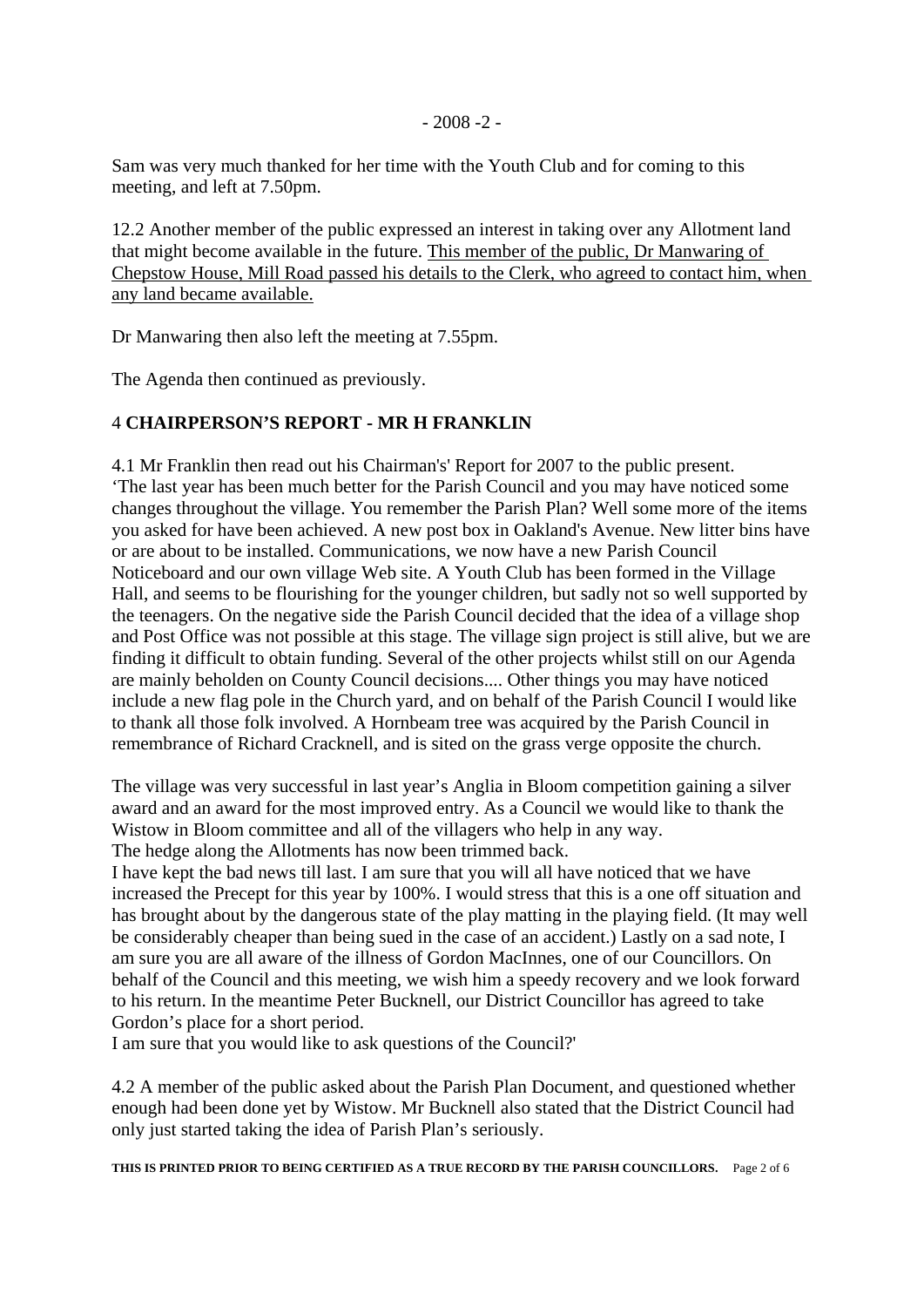4.3 The idea of new Play Matting in the Playing Field was queried by a member of the public, Mr Paul Turner at the meeting, and whether full thickness matting was necessary for low height equipment. Mr Turner suggested that the results of the ROSPA Report should perhaps have been questioned by the Parish Council, before the decision made to increase the Precept to pay for this new matting. Mr Turner went onto say that he believed the Parish Council should have consulted the village as a whole before committing to this Precept increase, and that this should definitely be done with any future large scale expenditure such as traffic calming measures.

## 5 **STREETLIGHT REPORT - DR R FARRAR**

5.1 Dr Farrar read out the following Report.

 'A full survey of the Parish's streetlights has been completed and reviewed by the County Council Lighting Department. For the first time, this now gives us an accurate and definitive account of the Parish Council's streetlights.

A page has now been set up on the village web site,

"http.//www.wistowvillage.info/info/lights.php," listing all of the streetlights under the Parish Council's direct responsibility, which also provides details of how to report faulty streetlights to the Cambridgeshire County Council Street Lighting department.

A major national government consultation is currently underway to propose a new lighting strategy to meet the conflicting requirements of better street lighting whilst trying to reduce carbon emissions, save energy and reduce light pollution. The Parish Council is still monitoring this situation as any future lighting strategy for Wistow will have to fit in with these eventual guidelines, this is likely to take some time to complete."

## 6 **PLAYGROUND REPORT - MR H FRANKLIN**

6.1 Mr Franklin read out the following Report.

'The Playing Field is still a popular and well used village asset. Sadly we suffer from a certain amount of vandalism. Goal posts were broken due to continual moving, some of the picnic tables were damaged due once again to being moved about, two large planks were removed from the side of the Aerial Runway and damage was done to the small wooden obstacle course. All of the things are fairly minor but very frustrating and of course cost us all money. As I mentioned before, we are going to finish replacing the play matting as well as painting up all of the equipment, we have also purchased two new goal nets, these will be fitted when we have secured the goal posts. Lastly, we have acquired another litter bin so this may help keep the field a little bit tidier. So you can see that we are spending a lot of money on this facility, so if you see anyone abusing anything on the field please let us know.'

6.2 It was stated by a member of the public that adults were seen using the Play Equipment and dogs were also seen in the Playing Field, which is strictly banned.

**THIS IS PRINTED PRIOR TO BEING CERTIFIED AS A TRUE RECORD BY THE PARISH COUNCILLORS.** Page 3 of 6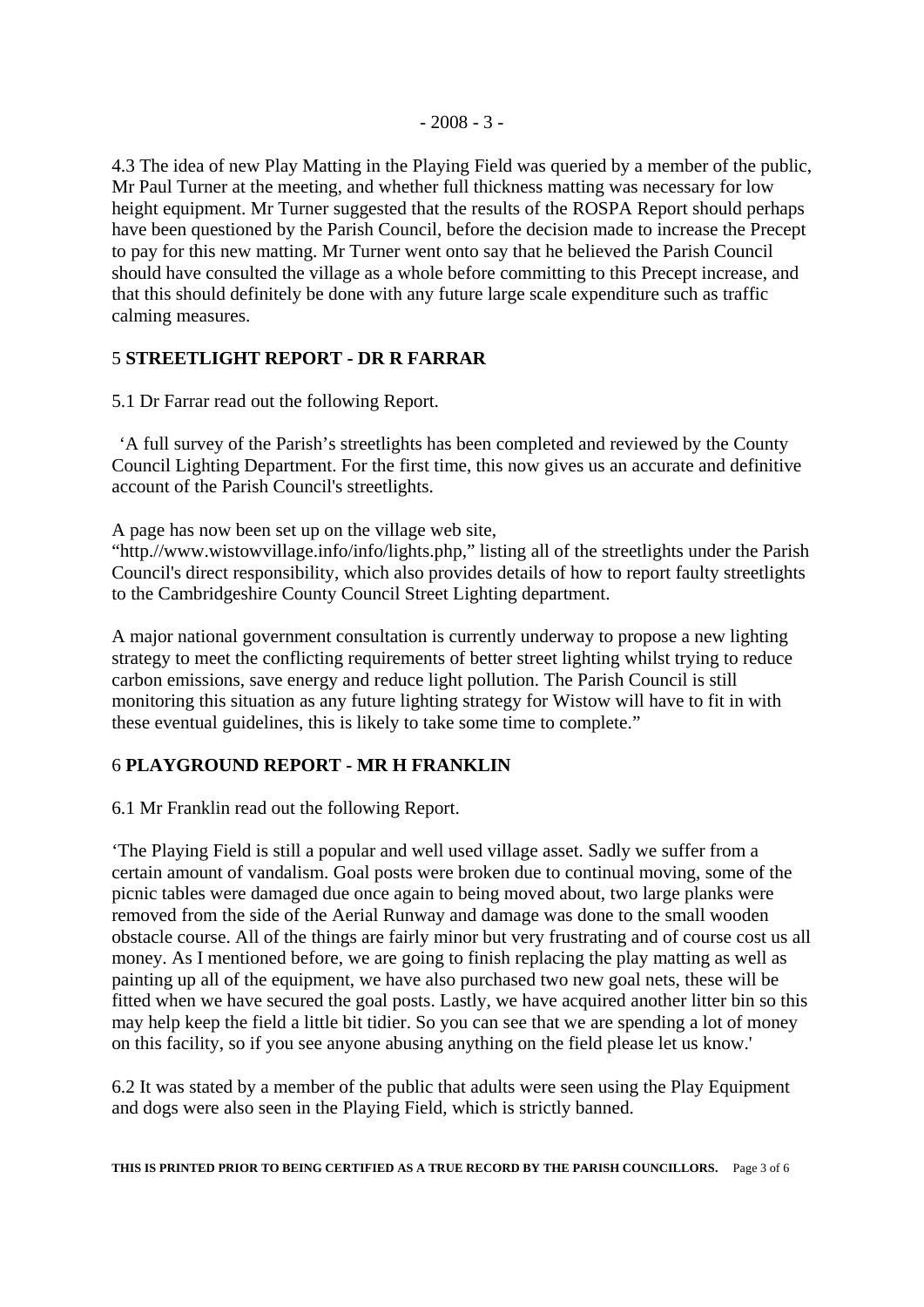#### $-2008 - 4 -$

## 7 **ALLOTMENT REPORT - MR H FRANKLIN/ MR J LATTER**

7.1 Mr Latter addressed the meeting, and stated that Mr Bance had recently given up his Allotment Land, and the land in principal offered to another resident in the village, Mr Bowd, following advertisements taking place, and representations being made at a meeting recently. Mr Latter also stated that the Allotment Title Deeds had tried to be located, but had proved unsuccessful. The Allotment Hedge being cut back recently was also mentioned, and it was stated by several members of the public, that this was done very poorly, even though it had been done by Lord De Ramsey's Contractor, and it was mentioned whether the hedge should be taken out completely.

## 8 **TRAFFIC & ROAD ISSUES - MR H FRANKLIN/ MR R COOK**

8.1The following Report was read out.

 'A small percentage of speeding cars through the village are in fact some of those who live in Wistow. I would like to set the ball rolling again as it has been quite quiet with nothing coming to the table from County, those still wishing to be a part of the working group, a date for another meeting will be set in the very near future.'

8.2 Mr Franklin also went onto say that speed cameras had been done in the last year, and meetings have taken place, but the points set by the County Council for Wistow are not enough to warrant any proper Traffic Calming Measures currently.

8.3 A member of the public, Mr Juggins stated that thought needs to be considered about businesses in the village.

8.4 It was mentioned that Heavy Goods Vehicles were coming through the village, and Mr Lucas stated that if anyone sees this happening, to report the number plate of this vehicle, together with where it was seen, to the Trading Standards Department, under the Lorry Watch Scheme.

8.5 Another member of the public, Mrs Bance mentioned about the plans for the Bridge, and Mr Lucas expanded on the current 2 options being considered for the Bridge, and that these options would be officially be put before the Parish Council. When this happens, it was suggested that these be put to the village as a whole to help decide on the final outcome.

8.6 It was also stated that at the bottom of the Bridge on the way to the Broughton Crossroad's, on the border of Wistow and Broughton Parishes, more reflectors were needed, as had been mentioned in the previous year's minutes. It was agreed for the Clerk to write to the Cambridgeshire County Council about this once again.

**THIS IS PRINTED PRIOR TO BEING CERTIFIED AS A TRUE RECORD BY THE PARISH COUNCILLORS.** Page 4 of 6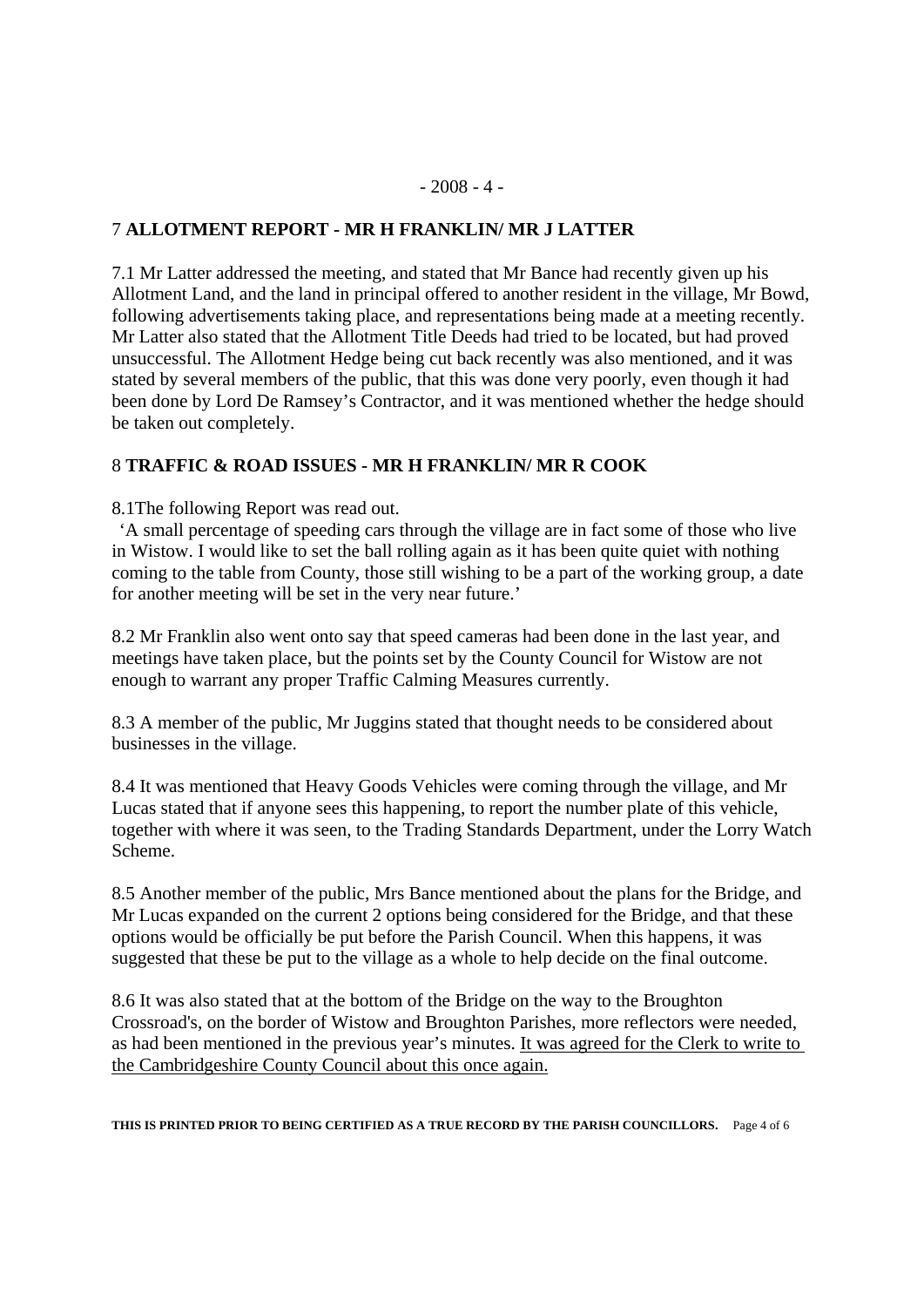## 9 **PEDESTRIANS, FOOTPATHS AND COUNTRYSIDE REPORT - MR R COOK**

9.1 Mr Cook read out the following Report.

'Pedestrians - due to lack of funds at the end of the last financial year, nothing could be done to improve our pedestrian paths around the village. The answer to my question of the Cambridgeshire County Council Highways regarding the resurfacing work long overdue was that we are a 'W' which as we all know is at the end of the alphabet therefore we fall towards the end of each financial year and the New Year starts with guess what, yes 'A'.

Public Footpaths - As can be seen the old bridges are slowly being changed for a better and wider type. We hope in the near future to try and link up with the 'Pathfinder Way' across to Warboys, and we are in conversation with Warboys Parish Council and John Cooper who heads up the County's Rights of Ways to include Footpaths and Bridle ways. We may however require voluntary help to place a bridge over the stream. We are also looking into further possibilities of other Permissive Footpath's.

The Countryside - Dog fouling is still a major problem as is 'Fly tipping', both carry heavy fines, but this does not seem to deter people. The dog problem in the main is the grass track opposite Harris Lane and the bottom end of Harris Lane just past the last house, there are poo bins in both areas. Also on the footpath towards Bury there is on order a bin for here. It's not only dog walkers who use these footpaths, **'so please clean it up**.'

9.2 Mr Cook also went on to say that the footpath marking was not completed yet by the County Council, and Mr Lucas stated that if he is informed of the work to be done, he'll follow it up. Monks Wood area was also discussed, and that the Parish Footpath goes all the way around it.

9.3 A member of the public, Mr Benson asked what the public could do, if they witnessed any fly tipping taking place. Mr Bucknell stated that fly tipping was under the remit of the Environment Agency and the District Council, so to report any such incident with the Registration Number of the people seen leaving it, to them. Mr Bucknell also stated that the District Council try to clear away the rubbish as soon as possible, and try to identify whose rubbish it might be, at the same time.

9.4 It was also stated that the state of the bottom end of the footpath opposite Harris Lane was extremely muddy, and that this had been drawn to the attention of the respective landowner.

## 10 **VILLAGE HALL REPORT - MR R COOK/ MR C LEIGH**

10.1 Mr Cook read out an e-mail from Mr Leigh stating that quotations were currently being obtained for updating the Village Hall, but no decision had been made as of yet.

**THIS IS PRINTED PRIOR TO BEING CERTIFIED AS A TRUE RECORD BY THE PARISH COUNCILLORS.** Page 5 of 6